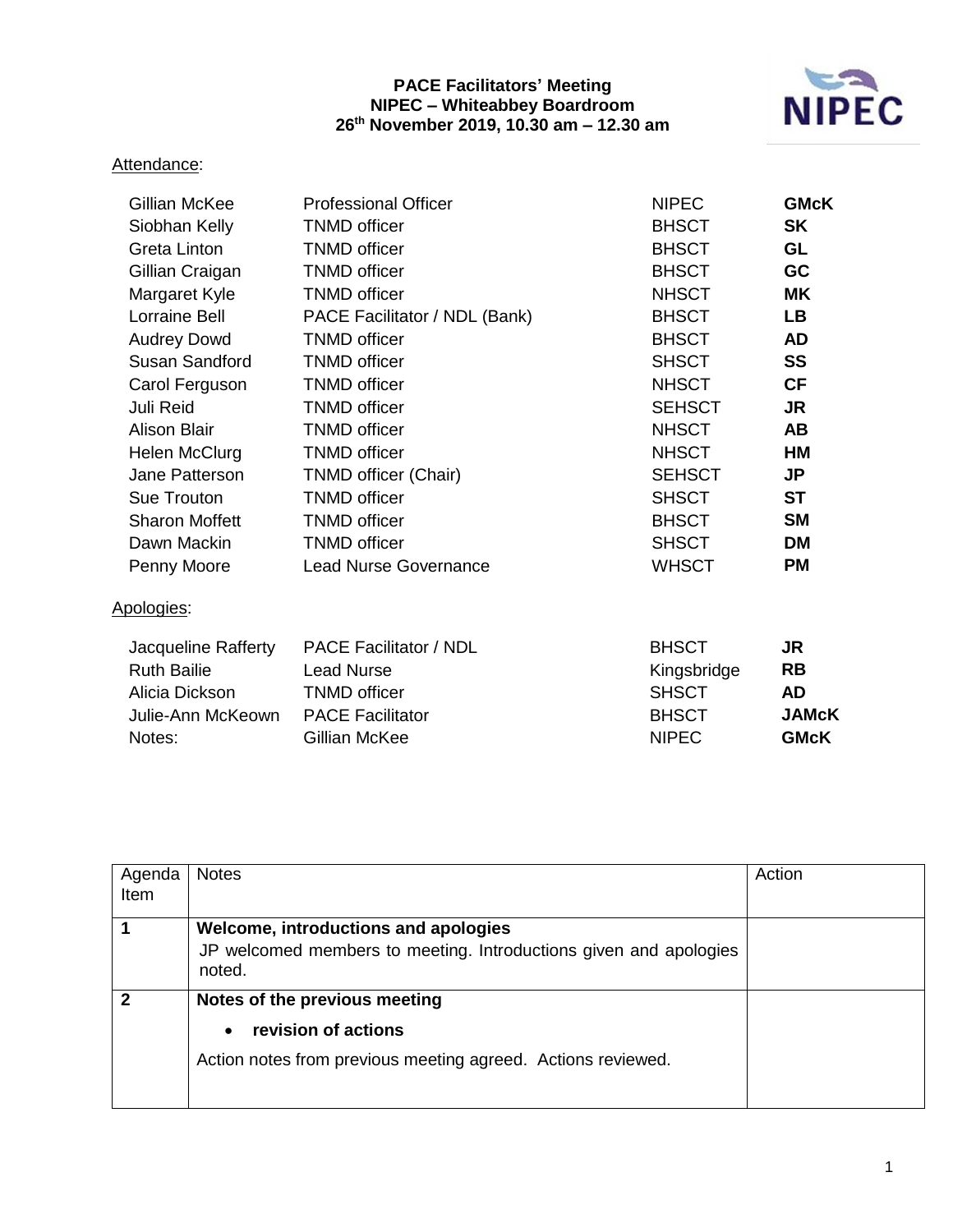| $\overline{\mathbf{3}}$ | Update of work streams relating to PACE                                                                                                                                                                                                                                                                                                                                                                                                                                                                                                                                                                                                                                                                                                                                                                                                                                                                                                                                                                                                                                                                                                                                                                                                                     |                                                                                                                                                                                                           |
|-------------------------|-------------------------------------------------------------------------------------------------------------------------------------------------------------------------------------------------------------------------------------------------------------------------------------------------------------------------------------------------------------------------------------------------------------------------------------------------------------------------------------------------------------------------------------------------------------------------------------------------------------------------------------------------------------------------------------------------------------------------------------------------------------------------------------------------------------------------------------------------------------------------------------------------------------------------------------------------------------------------------------------------------------------------------------------------------------------------------------------------------------------------------------------------------------------------------------------------------------------------------------------------------------|-----------------------------------------------------------------------------------------------------------------------------------------------------------------------------------------------------------|
|                         | Adult: JP advised implementation ongoing. GMcK to talk to this<br>in the TNMD meeting in relation to GANTT chart.<br>Children's: GMcK advised that the PACE introductory session<br>$\bullet$<br>has been postponed.<br>Other specialty areas: Adult Short Stay, DN and LD introductory<br>$\bullet$<br>session postponed as children's (above mentioned)                                                                                                                                                                                                                                                                                                                                                                                                                                                                                                                                                                                                                                                                                                                                                                                                                                                                                                   |                                                                                                                                                                                                           |
| 4                       | <b>Matters arising</b>                                                                                                                                                                                                                                                                                                                                                                                                                                                                                                                                                                                                                                                                                                                                                                                                                                                                                                                                                                                                                                                                                                                                                                                                                                      | <b>GMcK to forward final</b><br>version of PACE                                                                                                                                                           |
|                         | $\triangleright$ PACE presentation sign off:<br>Review of PACE<br>presentation completed. Amendments will be forwarded<br>by GMcK and work will then be signed off.<br>$\triangleright$ <b>PACE evaluation:</b> nil update. Thanks given by GMcK<br>for forwarded data in relation to PACE implementation at<br>ward level. ST advised by GMcK that Chief investigator<br>of the report is aware of potential conflict of interest and<br>nil action required by ST, GMcK or Angela Reed at this<br>time.<br>> Project report: To be talked to at next PACE meeting in<br>December.<br>Change of date in March 2020: 13th March 2020<br>➤<br>confirmed as date for PACE meeting due to project report<br>completion requirement.<br>$\triangleright$ Change of date in December 2019: 16th December<br>2019 confirmed as date for December PACE meeting                                                                                                                                                                                                                                                                                                                                                                                                     | presentation                                                                                                                                                                                              |
| 5                       | due to proposed strike action.<br><b>Any Other Business</b>                                                                                                                                                                                                                                                                                                                                                                                                                                                                                                                                                                                                                                                                                                                                                                                                                                                                                                                                                                                                                                                                                                                                                                                                 |                                                                                                                                                                                                           |
|                         | <b>NOAT:</b> GMcK advised that addition to NOAT in relation<br>⋗<br>to consent completed and sent to group (form of words<br>given by Angela Reed). NA option also added relating to<br>first contact and next of kin following email request from<br>SS (had experience of a person with no family/ first<br>contact)<br><b>PACE newsletter:</b> request by GMcK to have information<br>for same forwarded by 2 <sup>nd</sup> December 2019<br>$\triangleright$ SS enquired what is the percentage of staff that are<br>required to be trained in PACE when carrying out<br>implementation. GMcK advised that, as per previous<br>email, there is no suggested percentage. The aim is to<br>have as many staff trained as possible but NIPEC<br>recognise the challenges in the clinical setting.<br>$\triangleright$ SS asked group how they were training night staff. MK<br>advised that they worked necessary shift pattern to<br>capture this group of staff.<br>$\triangleright$ SS discussed PACE training in educational facilities i.e.<br>OU, QUB, and UU. GMcK advised that NIPEC are<br>assured that PACE is discussed in nurse training. Group<br>advised this may not be the case. GMcK to seek advice/<br>seek clarity in relation to this. | <b>PACE newsletter inserts to</b><br>be sent to GMcK by 2nd<br>December 2019<br><b>GMcK to seek advice/</b><br>obtain clarity in relation to<br><b>PACE being introduced in</b><br>educational facilities |
|                         | Date and time of next meeting:<br>Monday 16 <sup>th</sup> December 2019, 10.30-12 pm, NIPEC meeting room                                                                                                                                                                                                                                                                                                                                                                                                                                                                                                                                                                                                                                                                                                                                                                                                                                                                                                                                                                                                                                                                                                                                                    |                                                                                                                                                                                                           |